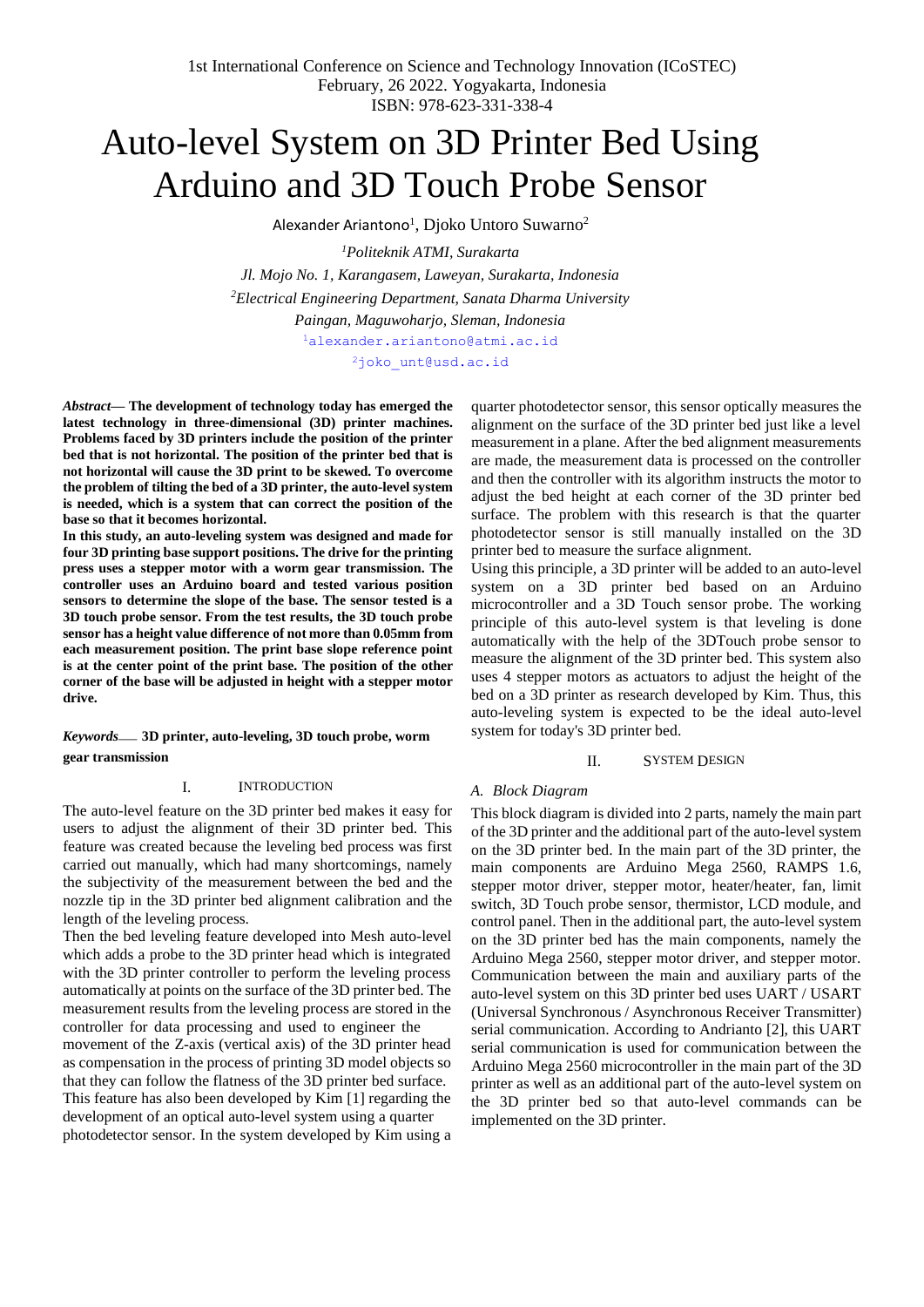

Fig. 1 System block diagram

## *B. Hardware Design*

*1) 3D Printer Main Part Design*

The design of the main part of the 3D printer is a connection system between Arduino Mega 2560 and RAMPS 1.6 with the existing devices on the 3D printer consisting of stepper motors, heaters, fans, limit switches, 3DTouch probe sensor, thermistors, and LCD modules.



Fig. 2 3D Printer Main Parts Connection System Part 1

Figure 2 above describes the overall connection used in the main parts of a 3D printer. It is shown that the Arduino Mega 2560 microcontroller is connected to RAMPS 1.6 which is installed with main power in the form of 2 power supplies 24 VDC and 12 VDC, Heatbed heater, Extruder fan, Extruder heater, and LCD module are also connected.



Fig. 3 3D Printer Main Parts Connection System Part 2

The connection system for the main part of the 3D printer is continued in Figure 3 which is shown by RAMPS 1.6 which is installed with 4 DRV8825 stepper motor drivers, namely the stepper motor driver for the X-axis, the stepper motor driver for the Y-axis, the stepper motor driver for the Z-axis, and the last stepper motor driver for the extruder stepper motor. Other parts of a 3D printer include the thermistor extruder, head bed thermistor, X end-stop switch, Y end-stop switch, Z end-stop switch, filament switch, and the 3DTouch probe sensor.

## *2) Design of Auto-level System Additional Parts on 3D Printer Bed*

The design of the additional auto-level system on this 3D printer bed has several components, namely the Arduino Mega 2560, 4 DRV8825 stepper motor drivers, and 4 Nema 17 stepper motors. Design of Arduino Mega 2560 microcontroller I/O pins with components - The components in the additional part of the auto-level system on this 3D printer bed are described in Table 1 below.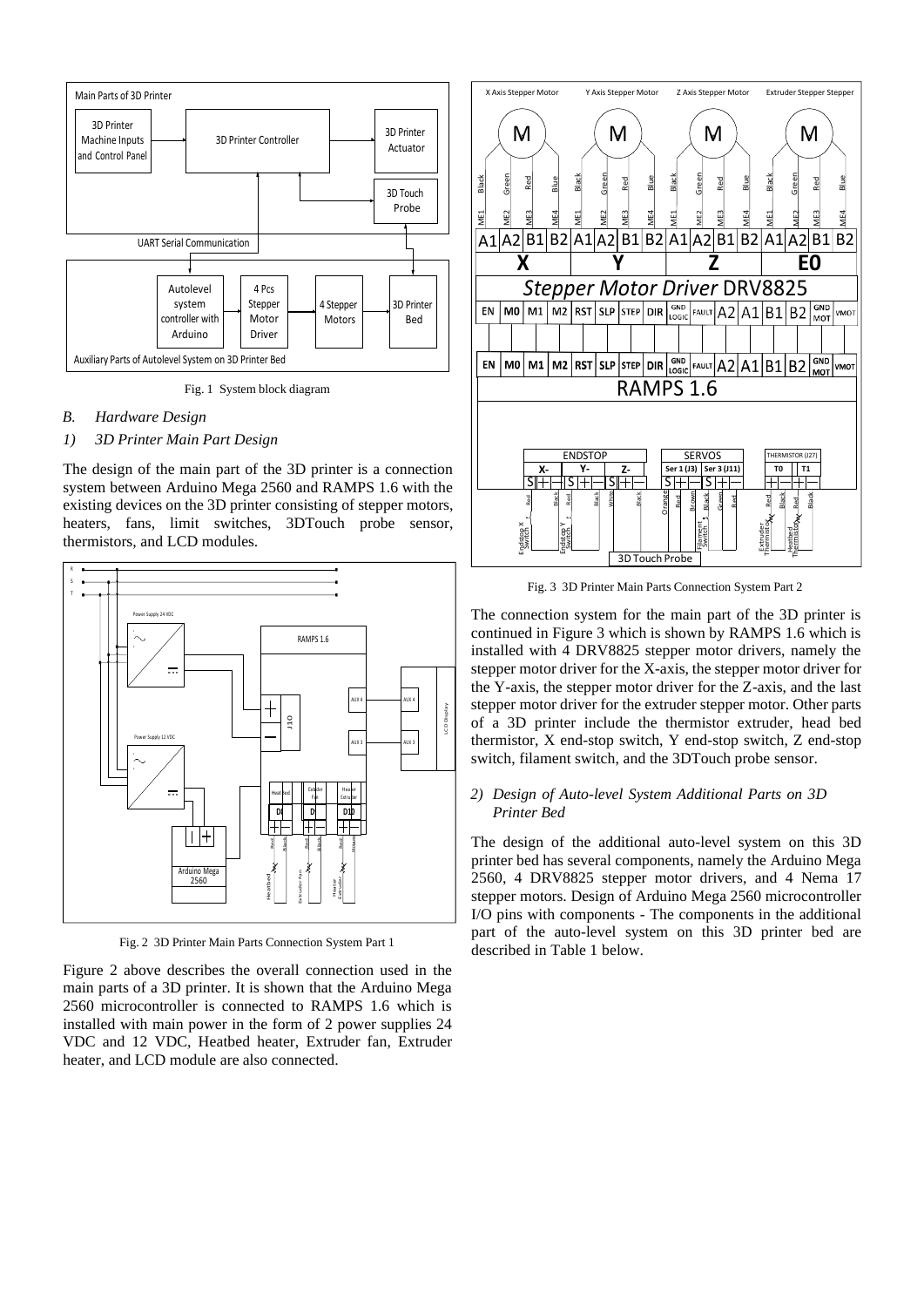TABLE I ARDUINO MEGA 2560 I/O PIN SETTING

| Pin            | I/O | <b>Description</b>                     |
|----------------|-----|----------------------------------------|
| <b>Number</b>  |     |                                        |
| 2              | Ω   | DIR Driver Motor Stepper A             |
| 3              | Ω   | STEP Driver Motor Stepper A            |
| $\overline{4}$ | O   | <b>ENABLE Driver Motor Stepper A</b>   |
| 5              | Ω   | DIR Driver Motor Stepper B             |
| 6              | Ω   | STEP Driver Motor Stepper B            |
| $\overline{7}$ | O   | <b>ENABLE Driver Motor Stepper B</b>   |
| 8              | Ω   | DIR Driver Motor Stepper C             |
| 9              | Ω   | STEP Driver Motor Stepper C            |
| 10             | O   | <b>ENABLE Driver Motor Stepper C</b>   |
| 44             | Ω   | DIR Driver Motor Stepper D             |
| 45             | Ω   | STEP Driver Motor Stepper D            |
| 46             | O   | <b>ENABLE Driver Motor Stepper D</b>   |
| 14             | Ω   | RXD from 3D Printer Machine Main Parts |
| 15             | T   | TXD from 3D Printer Machine Main Parts |

## *C. Software Design*



Fig. 4 System flow chart

The software design for the auto-level system is described in the overall flow chart in Figure 4. The first step is the autohome process which aims to determine the zero point of the Z axis. Then the "Bed Level" feature is selected to start the auto

-level process. At this stage, the 3D Touch probe will measure the height of 4 points on the surface of the 3D printer bed, namely points A, B, C, and D. The height data will be processed and the difference calculated by Arduino. If the height difference is more than 0.05mm, the system will perform the stepper motor leveling process.

In this stepper motor leveling process, the system will command four stepper motors to rotate according to a predetermined height, namely the maximum bed height minus half the difference in height from the 4-bed surface points. Then the process continues with the auto home process and returns to the auto-level process that has been described previously. If the height difference is less than equal to 0.05mm, the system will state that the auto-level process is complete.

## III. RESULTS AND DISCUSSION

*A. Hardware Physical Form*



Fig. 5 Hardware physical form

Based on the hardware design described earlier, namely the main part of the 3D printer and the additional part of the autolevel system on the 3D printer bed, the physical form of the hardware consists of electronic and mechanical parts as shown in Figure 5 which consists of electronic and mechanical parts. The electronic part is in the form of a control box that contains the controller for the main part of the 3D printer which consists of an Arduino Mega 2560 microcontroller with RAMPS 1.6 and an additional part controller for the auto-level system on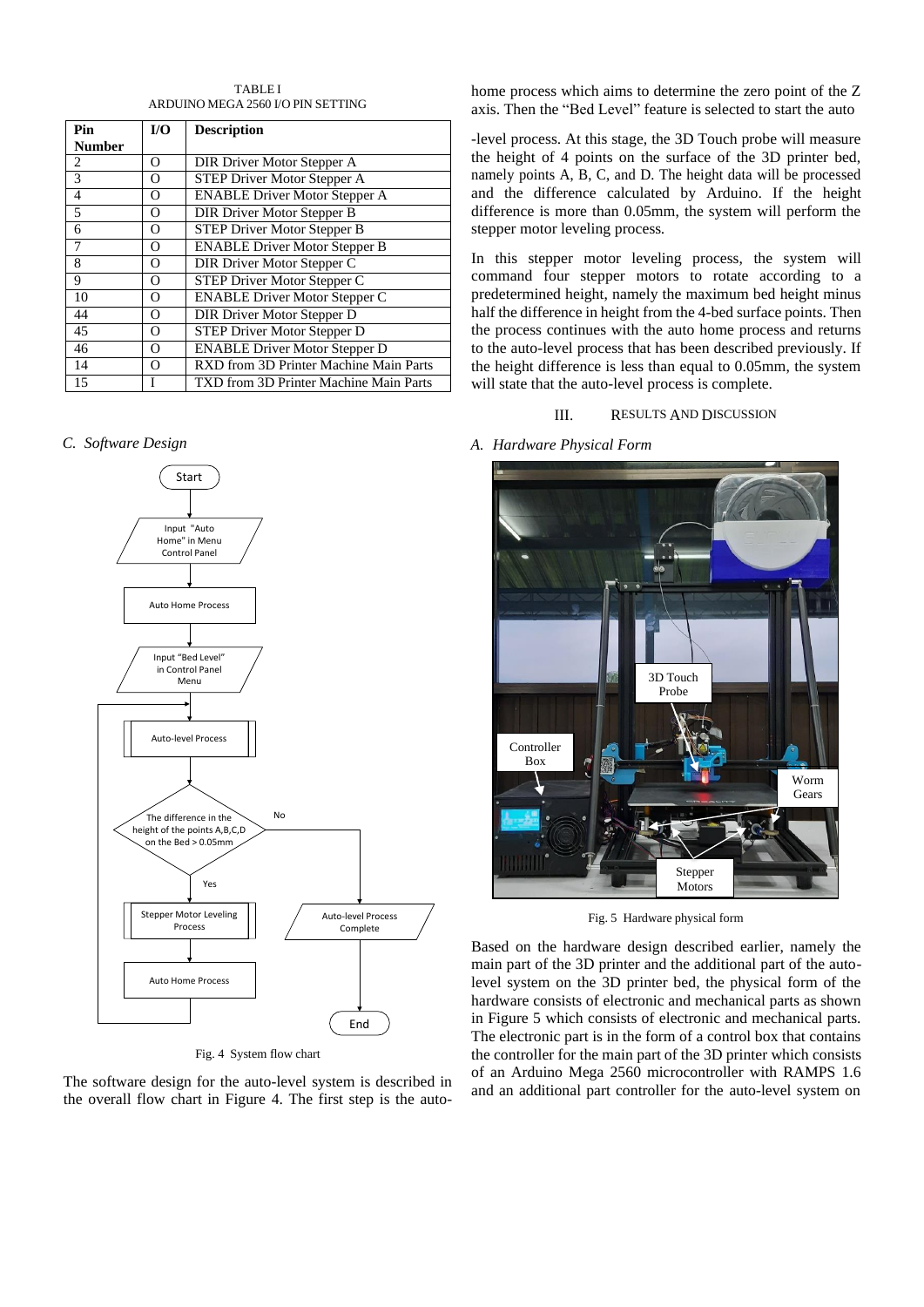the 3D printer bed along with other components. Meanwhile, the mechanical part consists of the 3D Touch probe position sensor, stepper motor, and worm gear mounted on a 3D printer. According to Falendra [3], the worm gear was chosen as a transmission element that can transmit power and rotation on the crossed shaft of the stepper motor with 3D printer bed fixing bolts.

#### *B. Software Discussion*

TABLE II MARLIN CONFIGURATION

| Line | Code                                                                  | <b>Description</b>                                         |
|------|-----------------------------------------------------------------------|------------------------------------------------------------|
| 128  | #define BAUDRATE 250000                                               |                                                            |
| 136  | #define MOTHERBOARD                                                   |                                                            |
|      | <b>BOARD RAMPS 14 EFB</b>                                             |                                                            |
| 315  | #define TEMP SENSOR 01                                                | 100k thermistor                                            |
| 320  | #define TEMP_SENSOR_BED 1                                             | 100k thermistor                                            |
| 533  | Const bool<br>X MIN ENDSTOP INVERTING =<br>false                      |                                                            |
| 534  | Const bool<br>Y_MIN_ENDSTOP_INVERTING =<br>false                      | Depending on<br>the switch<br>configuration of<br>endstops |
| 535  | Const bool<br>Z MIN ENDSTOP INVERTING =<br>false                      |                                                            |
| 613  | #define<br>DEFAULT AXIS STEPS PER UNIT<br>$\{160, 160, 800, 764.28\}$ | Scale<br>steps/milimeter<br>$\{x,y,z,e\}$                  |
| 620  | #define<br>DEFAULT MAX FEEDRATE<br>$\{1000, 1000, 5, 25\}$            | Speed mm/sec                                               |
| 849  | #define INVERT X DIR false                                            | Homing                                                     |
| 850  | #define INVERT Y DIR false                                            | towards the end-                                           |
| 851  | #define INVERT_Z_DIR false                                            | stop is                                                    |
| 856  | #define INVERT E0 DIR false                                           | Direct drive<br>extruder                                   |

*1) 3D Printer Main Parts Program*: in the form of the Marlin firmware configuration in the Configuration.h [4] code shown in Table II. The configuration is carried out so that the 3D printer can run properly and enable the auto-level feature. The configuration includes baud rate, motherboard type, temperature sensor, endstop logic, stepper motor rotation scale in steps/millimeter, axis movement speed in mm/second, the direction of movement of homing, and extruder.

*2) Auto-Level System Additional Part Program on 3D Printer Bed*: consists of a UART serial program from a 3D printer controller, a bed surface difference calculation program, and a stepper motor program shown in Figure 6. The UART serial program contains a program for serial communication between the Arduino Mega 2560 microcontroller as a 3D printer controller and the Arduino Mega 2560 microcontroller as an auto-level system controller on a 3D printer bed. The bed surface difference calculation program functions to calculate the difference in 4 points of the 3D printer bed surface height where the difference value is used as the maximum flatness of the bed surface. The set difference value is 0.05 mm which is

safe not to create a new layer in the processing of printing 3D model objects. Finally, there is also a stepper motor program that functions to control 4 stepper motors under the bed to adjust the height of the 3D printer bed.

|      | Assembly_Final                                                  |  |
|------|-----------------------------------------------------------------|--|
|      | 230 void loop ()                                                |  |
| 2311 |                                                                 |  |
|      | $232$ while $(x == 0)$                                          |  |
| 233  | $\left  \cdot \right $                                          |  |
| 234  |                                                                 |  |
| 235  | while $(Serial3.$ available() > 0)                              |  |
| 236  | $\overline{1}$                                                  |  |
| 237  | char in Byte = $Serial3.read()$ ;                               |  |
| 238  |                                                                 |  |
| 239  | if ( inByte != '\n' && (message pos < MAX MESSAGE LENGTH - 1) ) |  |
| 240  |                                                                 |  |
| 241  | $message[message pos] = inByte;$                                |  |
| 242  | message pos++;                                                  |  |
| 243  |                                                                 |  |
| 244  |                                                                 |  |
| 245  |                                                                 |  |
| 246  | else                                                            |  |
| 247  |                                                                 |  |
| 248  | message[message pos] = $'\0$ ';                                 |  |
| 249  |                                                                 |  |
| 250  | for (int $i = 0$ ; $i < 3$ ; $i++)$                             |  |
| 251  |                                                                 |  |
| 252  | $message0[i] = message[i+0];$                                   |  |
| 253  | $message11i1 = message1i+11;$                                   |  |

Fig. 6 Auto-level system program listing

## *C. Testing the Dimensions and Perpendicularity of 3D Model Objects*

This test aims to determine the quality of the prints from a 3D printer that has added the auto-level feature in this study compared to the auto-level mesh feature that is currently developing. In Figure 7 there are 20 printed samples consisting of 4 prints using the auto-level system in this study in the form of a cube with a size of 20 x 20 x 20 mm and printed with placement in the positions shown in the figure. Then there are also 16 other printed samples using an auto-level mesh which is a cube with a size of 20 x 20 x 20 mm which is printed on the bed surface of the 3D printer with a bed height change of +0.1mm in each position. Figure 8 shows the measurement of the dimensions of the cube with the Dial Caliper and checking the squareness of the cube with the Square Line.



Fig. 7 Printed objects with dimensions and perpendicular measurements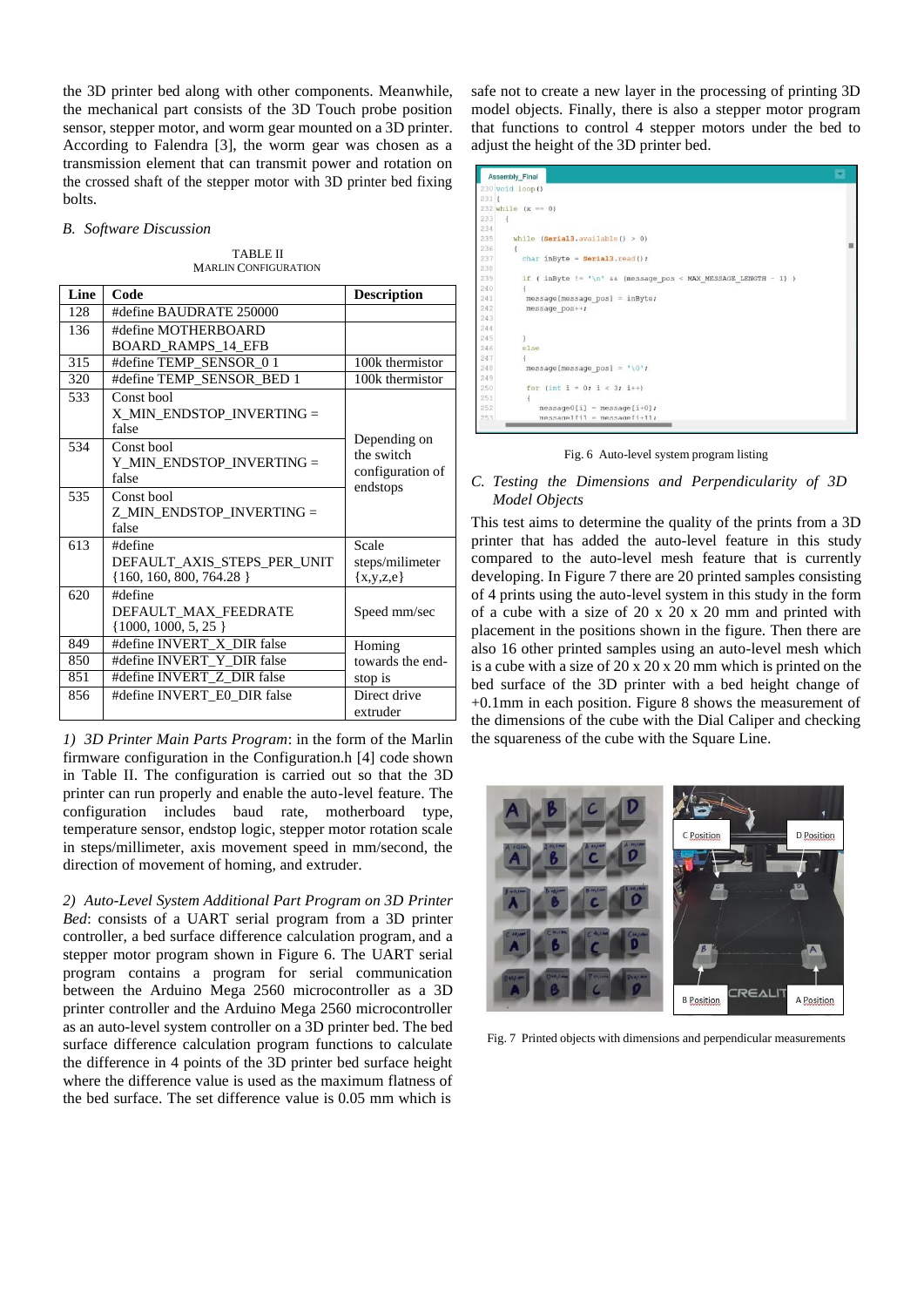

Fig. 8 Printed objects with dimensions and perpendicular measurements

| <b>TABLE III</b>                                           |  |
|------------------------------------------------------------|--|
| DIMENSIONAL MEASUREMENT AND PERPENDICULAR 3D MODEL OBJECTS |  |

|                     | <b>Dimension Measurement</b> |       |               |      |  |
|---------------------|------------------------------|-------|---------------|------|--|
| <b>Cube Label</b>   |                              | (mm)  | Perpendicular |      |  |
|                     | Length                       | Width | Height        |      |  |
| A                   | 20.02                        | 20.00 | 19.60         | Good |  |
| B                   | 20.05                        | 19.98 | 19.62         | Good |  |
| $\mathbf C$         | 20.02                        | 20.00 | 19.64         | Good |  |
| D                   | 20.06                        | 20.00 | 19.60         | Good |  |
| $A+0.1$ mm $A$      | 19.92                        | 19.90 | 19.50         | Good |  |
| $A+0.1$ mm <b>B</b> | 20.04                        | 19.92 | 19.60         | Good |  |
| A+0.1mm $C$         | 19.98                        | 19.88 | 19.68         | Good |  |
| $A+0.1$ mm $D$      | 19.94                        | 19.90 | 19.60         | Good |  |
| $B+0.1$ mm $A$      | 19.94                        | 19.92 | 19.50         | Good |  |
| $B+0.1$ mm $\bf{B}$ | 20.00                        | 19.86 | 19.60         | Good |  |
| $B+0.1$ mm $C$      | 19.98                        | 20.02 | 19.74         | Good |  |
| $B+0.1$ mm $D$      | 20.03                        | 20.03 | 19.60         | Good |  |
| $C+0.1$ mm $A$      | 19.94                        | 19.92 | 19.60         | Good |  |
| $C+0.1$ mm <b>B</b> | 19.98                        | 19.86 | 19.70         | Good |  |
| $C+0.1$ mm $C$      | 20.00                        | 19,98 | 19.60         | Good |  |
| $C+0.1$ mm $D$      | 19.98                        | 19.90 | 19.60         | Good |  |
| $D+0.1$ mm $A$      | 20.00                        | 20.02 | 19.54         | Good |  |
| $D+0.1$ mm $\bf{B}$ | 20.00                        | 19.98 | 19.70         | Good |  |
| $D+0.1$ mm $C$      | 19.98                        | 19.96 | 19.78         | Good |  |
| $D+0.1$ mm $D$      | 19.98                        | 19.88 | 19.62         | Good |  |

Based on Table III, the test of dimensions and dimensionality of 3D model objects with the auto-level system in this study has a difference in dimension size between each cube of not more than 0.05mm. While the results of measurements of the tilted bed condition with an increase in height in each position on the bed according to Figure 7 and Table III and using the auto-level mesh system have a difference in dimensions between each cube of more than 0.05mm. Then all the printouts have good conditions.

## *D. Looping Testing on Auto-level Process*

This test aims to determine the number of loops that occur and the length of time in the auto-leveling process. This looping can occur because in the flow chart the auto-level process shown in Figure 4 will be considered complete if the difference in the height of the points from points A, B, C, D is not more than equal to 0.05mm. So that when these conditions have not been met, the process will check again by carrying out the stepper motor leveling process, then proceed with the auto home process, and finally carry out the auto-level process. The

number of repetitions of this check is called looping. The following data loops along with the length of time the autolevel system process in this study are shown in Table IV.

TABLE IV AUTO-LEVEL LOOPING AND RUNTIME DATA

| The tilted bed<br>height position | Height<br>change<br>distance<br>(mm) | Number<br>of looping | Auto-level<br>processing<br>time (minutes) |
|-----------------------------------|--------------------------------------|----------------------|--------------------------------------------|
| A                                 | $+0.032$                             | 3                    | 4'                                         |
| B                                 | $+0.032$                             | 3                    | 4'21"                                      |
| C                                 | $+0.032$                             | 3                    | 3'51"                                      |
| D                                 | $+0.032$                             |                      | $1'$ 49 $\overline{?}$                     |
| A                                 | $-0.032$                             |                      | 1'59"                                      |
| B                                 | $-0.032$                             |                      | 1'53"                                      |
| C                                 | $-0.032$                             |                      | 1'55"                                      |
| D                                 | $-0.032$                             |                      | 5'32"                                      |

## *E. Bed Alignment Test with Dial Indicator*

This test aims to determine the alignment of the bed on a 3D printer by using a Dial Indicator measuring instrument. Dial Indicator or often called Dial Gauge is a tool for measuring the flatness of a flat surface, measuring the surface flatness and roundness of a shaft, and measuring the flatness of the cylinder wall surface (Rinoza, 2018) [5]. With this Dial Indicator measuring tool, the alignment of the 3D printer bed after autoleveling can be known.

Table IV shows the results of alignment measurements at positions A, B, C, D before and after which were previously tilted by changing the height at one of these positions. Figure 9 shows a 3D printer bed alignment measurement before autoleveling using the Dial Indicator. And Figure 10 shows the measurement of the 3D printer bed alignment after autoleveling using the Dial Indicator.

TABLE IV AUTO-LEVEL LOOPING AND RUNTIME DATA

| <b>Tilted</b><br>Bed<br><b>Height</b> | Height<br>change<br>distance | <b>Bed alignment</b><br>before auto-level<br>(mm) |                |                       |         | <b>Bed alignment</b><br>after auto-level<br>(mm) |   |                       |   |
|---------------------------------------|------------------------------|---------------------------------------------------|----------------|-----------------------|---------|--------------------------------------------------|---|-----------------------|---|
| <b>Position</b>                       | (mm)                         | A                                                 | B              | C                     | D       | A                                                | B | $\mathbf C$           | D |
| A                                     | $+0.032$                     | $\theta$                                          |                | $+0.03 + 0.04 - 0.03$ |         | $\theta$                                         |   | $+0.02 + 0.02 - 0.02$ |   |
| R                                     | $+0.032$                     | $\Omega$                                          |                | $-0.03 - 0.03 - 0.06$ |         | $\theta$                                         |   | $+0.02+0.01-0.02$     |   |
| $\mathbf C$                           | $+0.032$                     | $\Omega$                                          |                | $+0.03 + 0.03 - 0.01$ |         | $\theta$                                         |   | +0.02-0.02 -0.02      |   |
| D                                     | $+0.032$                     | $\Omega$                                          |                | $+0.03 + 0.04 - 0.03$ |         | $\theta$                                         |   | +0.03+0.01-0.01       |   |
| A                                     | $-0.032$                     | $\Omega$                                          |                | $+0.06 + 0.07 - 0.02$ |         | $\theta$                                         |   | $-0.02 - 0.02 + 0.01$ |   |
| B                                     | $-0.032$                     | $\Omega$                                          |                | $+0.02 + 0.01 - 0.03$ |         | $\Omega$                                         |   | +0.02+0.02-0.02       |   |
| C                                     | $-0.032$                     | $\Omega$                                          |                | $+0.04 + 0.04 - 0.02$ |         | $\theta$                                         |   | $+0.01 + 0.02 - 0.02$ |   |
| D                                     | $-0.032$                     | $\Omega$                                          | $+0.03 - 0.02$ |                       | $+0.01$ | $\theta$                                         |   | +0.01+0.02-0.02       |   |